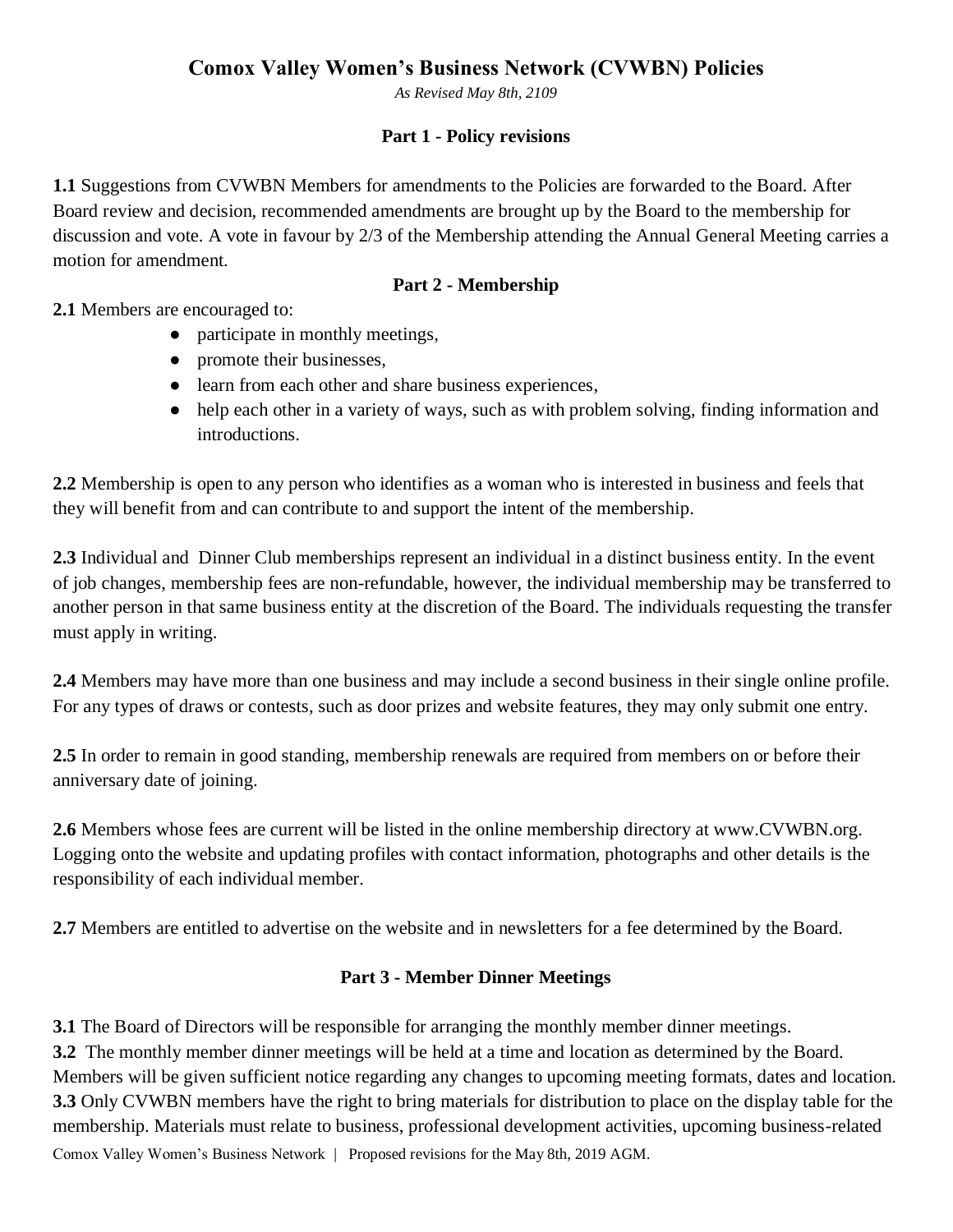*As Revised May 8th, 2109*

events, etc. Materials that are supportive of any causes or issues outside the realm of business are not to be brought to CVWBN meetings.

**3.4** The guest speaker program is arranged by the Board. Members are encouraged to submit suggested speakers and topics/ideas to the Board.

**3.5** Special events may be arranged by the Board and the activity may be open to the public, including all genders, and any other adjustments made as required. At an advertised special meeting/event, the admittance fee may be increased and will be determined by the Board for each individual event.

**3.6** To avoid duplication and allow all members in good standing an equal opportunity to make 'Spotlight Speaker' presentations, the scheduling of Spotlight Speakers is at the discretion of the Spotlight Speaker Director.

#### **Part 4 - Prospective Members**

**4.1** Members are encouraged to bring guests to monthly meetings.

**4.2** Prospective Members may attend up to two (2) introductory meetings before joining the CVWBN.

### **Part 5 Financial – General**

**5.1** The Comox Valley Women's Business Network is maintained by its Members as a self-supporting non-profit organization.

**5.2** The fiscal year end is May 31<sup>st</sup>.

**5.3** Signing officers are any two of the following three signatures: President, Treasurer, plus one other Board member selected at the first meeting of a newly elected Board.

**5.4** Board members will be reimbursed for expenses incurred on behalf of the CVWBN, as approved by the Board.

**5.5** Board members require a minimum of two quotes for purchasing items and services, excluding dinner meeting venue costs, costing more than \$200 for the society.

#### **Part 6 – Financial & Memberships**

**6.1** The membership fee will be determined in accordance with the by-laws and is payable at the date of joining and will be in effect for the twelve-month period from the date of joining. Renewal is due at the member's anniversary date. Any member who does not renew on the anniversary date (within that month) would not be considered a member in good standing.

Comox Valley Women's Business Network | Proposed revisions for the May 8th, 2019 AGM.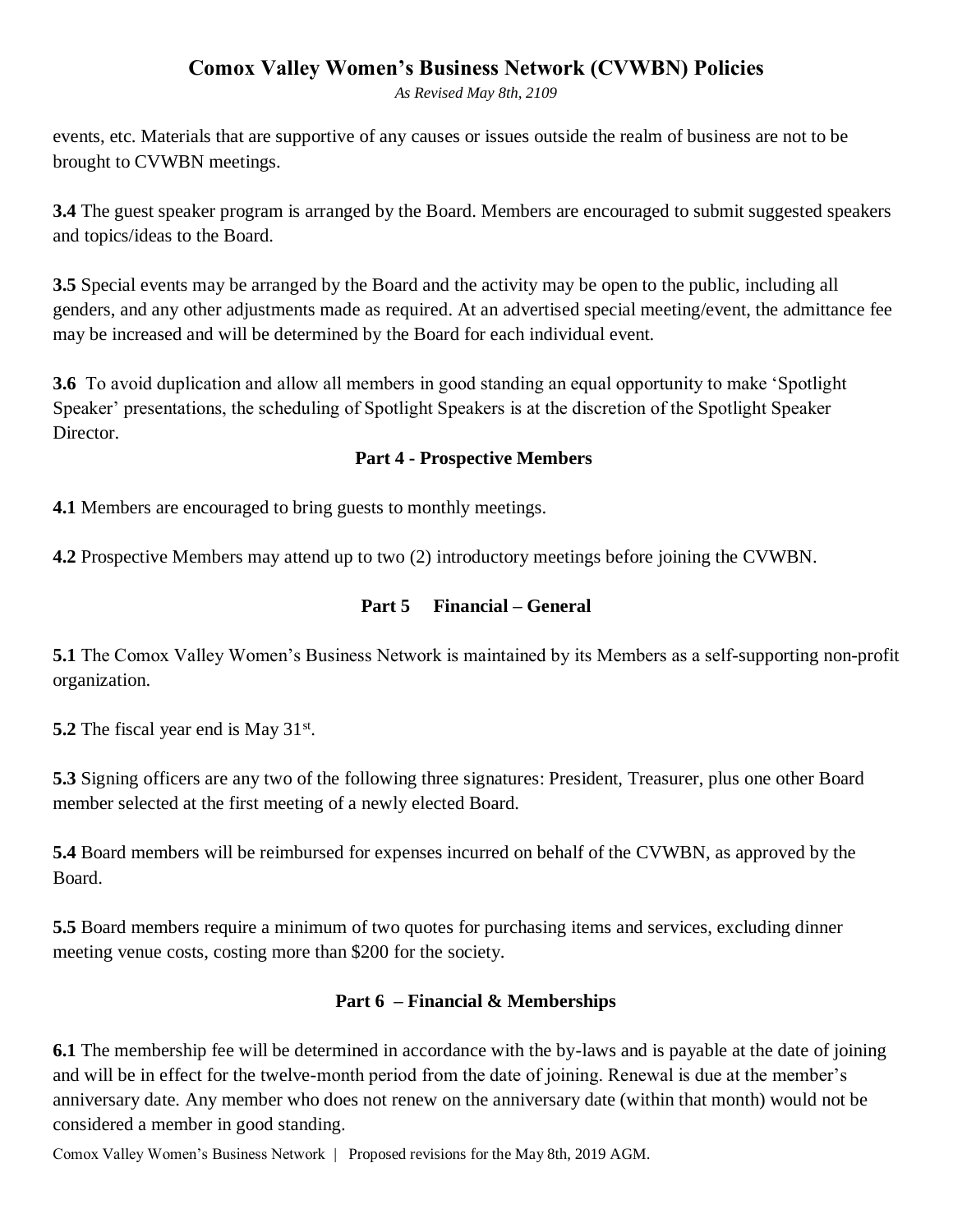*As Revised May 8th, 2109*

**6.2** The monthly meeting fee may vary depending upon the format of the meeting. Members will be advised of the cost by newsletter before each meeting. Non-members will be charged an additional fee to be determined by the Board. A receipt will be issued by email.

**6.3** In keeping with the Intent and Purposes of the CVWBN, funds will be used for the following purposes as determined by the Board:

- professional development activities, such as workshops for both the Board and the membership
- guest speaker fees
- both printed and online marketing and promotional resource
- general administration, running of monthly meetings and provision of materials for members plus such items as guest speaker gifts, stationery and name tags
- special occasions or functions
- to support our selected non-profit organization or B.O.O.S.T.
- to ensure the development and maintenance of a website

## **Part 7 – Board of Directors: Election and Term**

**7.1** The election of Board of Directors will be done in accordance with the by-laws of the Society. In addition to those bylaws, the following policy applies:

**7.2** A Board member's term is for one year and she may serve on the Board for five consecutive years, after which she must take one year off before they can be re-elected to the Board. The only exception would be a President in her fifth year, so they can serve as Past President in their sixth year.

**7.3** The Board will appoint two additional Board Directors from the previous Board who will be non-voting Directors-at-large. They are encouraged to attend Board and Membership meetings to provide continuity and support to the Board. If no-one from the previous year's board is willing to take on the position, two Directorsat-large may be voted in from the regular membership.

**7.4** It is required that a member wishing to stand for the Board has been a member of the Women's Business Network. In order to be nominated for the election to the board of Directors of the Comox Valley Women's Business Network, memberships must be paid 2( two) months prior to the Annual General Meeting. The member must attend at least 3 (two) meetings in the 6 (six) months prior to the Annual General Meeting.

**7.5** The Board of Directors will be responsible for maintaining communications with and supporting other Women's Business Networks.

#### **Part 8 – Board Meetings**

Comox Valley Women's Business Network | Proposed revisions for the May 8th, 2019 AGM. **8.1** In addition to the Society's bylaws, the Board meetings will adhere to the following policies: